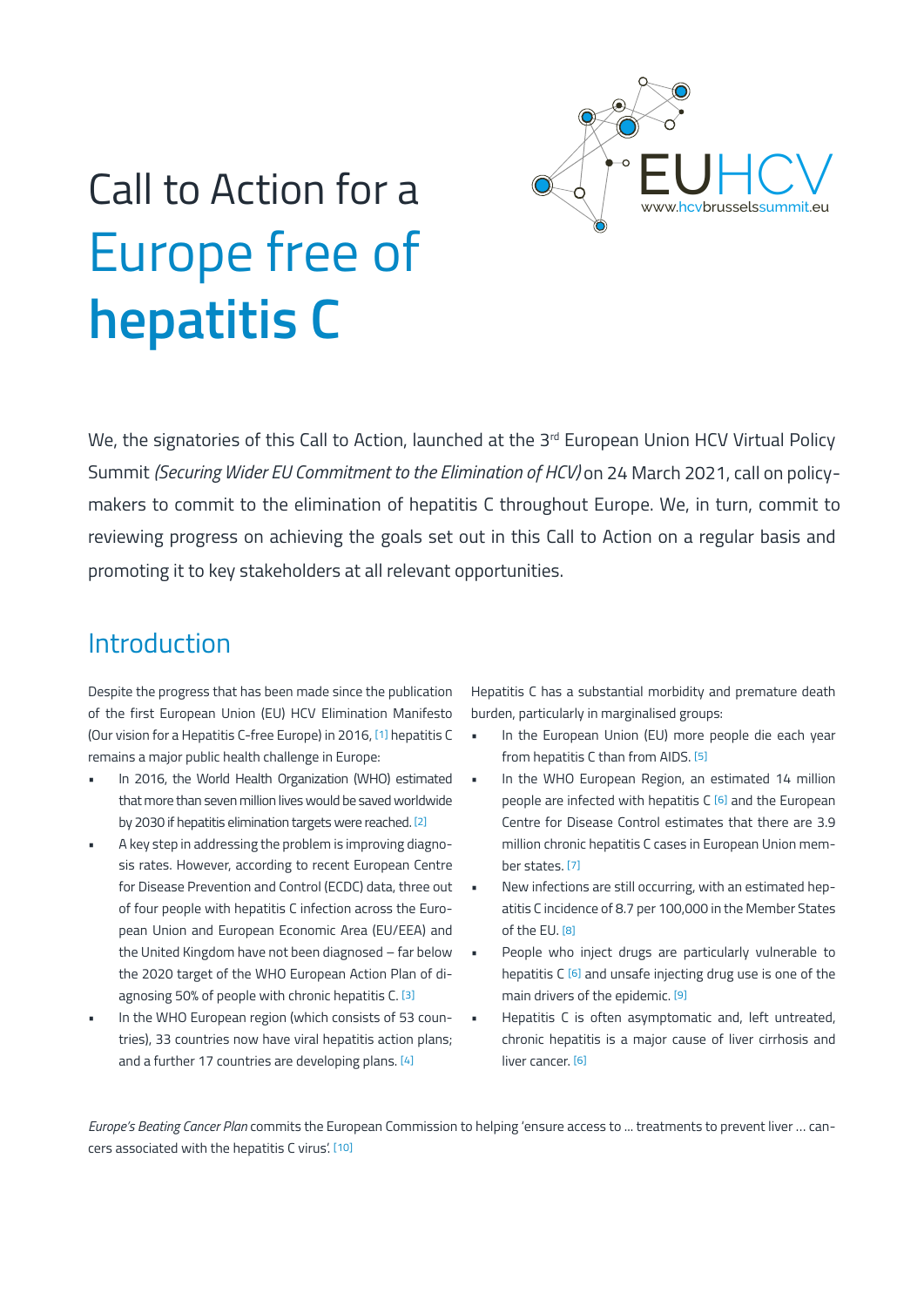

In the current context of strained healthcare systems and shifting priorities, particularly as a result of the COVID-19 pandemic, it is essential to ensure that the importance of eliminating hepatitis C is not forgotten.

Initial data confirm that the pandemic has had a considerable impact on testing for infectious diseases including hepatitis C in the WHO European Region. [11] For example, in a survey of 34 countries in the region it was found that almost all reported a reduction in testing during the first months of the COVID-19 pandemic (March to May 2020), with more than 65% reporting severe disruptions in hepatitis C testing.

For chronic infections such as viral hepatitis, delayed diagnosis and treatment may result in further long-term consequences for individual patients and even a stalling of progress achieved to date in controlling these infections in the WHO European Region. [11] It is vital that testing, linkage to care, and treatment must continue, and quickly be scaled up. In fact, the current pandemic should underline the need for widespread and effective public health responses, and synergies such as viral hepatitis testing linked to COVID-19 vaccination should be explored.

*In the midst of the health system challenges resulting from the COVID-19 pandemic, renewed political action is needed to address the growing hepatitis C public health threat and re-focus on achieving the WHO viral hepatitis elimination targets.*

**2**

### Action Points

We share the vision that eliminating hepatitis C in Europe by 2030 will require policymakers to:

### **1**

**Ensure that data on the impact of the COVID-19 pandemic on efforts to eliminate hepatitis C is collected and analysed and that the findings are published in an official report.**

Relevant agencies such as the ECDC, EMCDDA and the WHO Regional Office for Europe should collaborate on regularly collecting assessing and publishing data from all Member States. The official report should include recommendations and a roadmap for getting elimination efforts back on track.

#### **Make hepatitis C elimination in Europe an explicit and adequately resourced public health priority.**

Hepatitis C elimination should be pursued using appropriate means at all levels – through collaboration between individual citizens, civil society organisations, healthcare professionals, medical associations, researchers, the private sector, local and national governments, European Union institutions – including the European Commission, ECDC, EMCDDA and the WHO Regional Office for Europe. The new EU public health programme, EU4Health, must ensure that hepatitis C elimination is advanced through the adequate funding of projects which promote prevention, diagnosis and linkage to care in all countries.

### **3**

**Ensure every country has a published national viral hepatitis elimination action plan or strategy, and that key stakeholders are involved in developing and implementing these plans.**

Where national viral hepatitis elimination plans/strategies do not exist, developing and publishing a plan should be prioritised. Every country should ensure that patients, civil society groups and other relevant stakeholders – including at-risk groups – are directly involved in developing and implementing such plans. Surveillance and tracking of HCV cases and mortality, as well as agreed markers to monitor implementation, should be in place. Existing best practice examples and guidelines should serve as the basis for people-centred, health system-based strategies that emphasise tailored implementation at the local level.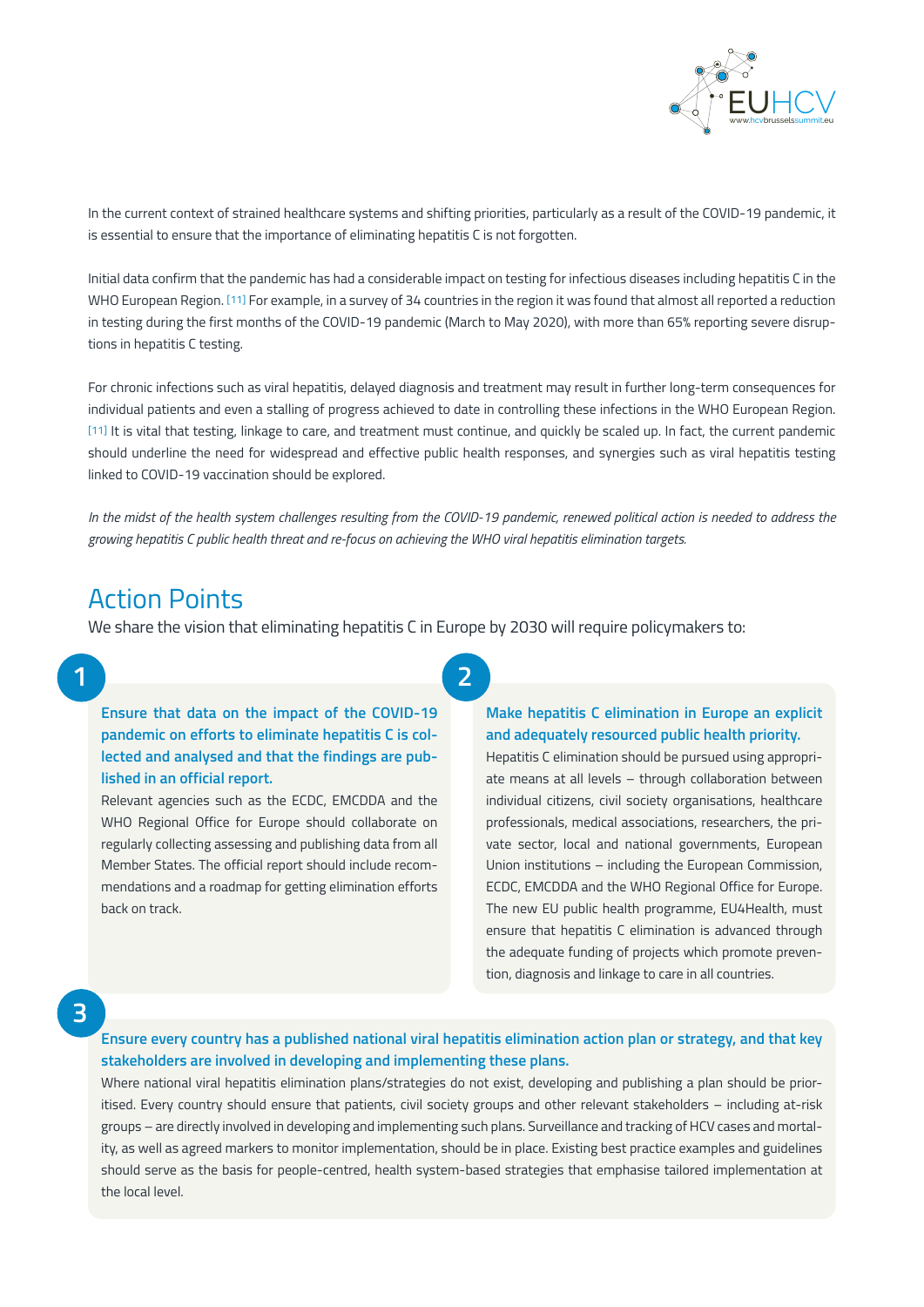

### **5**

#### **Ensure integrated care pathways are included in national plans/strategies.**

Make the development of integrated care pathways a core component of viral hepatitis elimination plans/strategies, taking into account the specific health system barriers and other challenges related to the management of viral hepatitis infection, such as community-based care, for example, harm reduction services, which may not be linked to the national health system. Implementation of integrated care pathways should embed monitoring of their effectiveness over time.

**Support efforts to reduce the impact of hepatitis C on rates of liver disease and liver cancer through access to testing, treatment, screening and improved follow up.**

In line with *Europe's Beating Cancer Plan*, [10] support efforts to improve access to hepatitis C treatments to prevent liver cancer attributed to hepatitis C. Promote longterm follow up/screening programmes for hepatitis C patients to reduce the risk of liver disease and liver cancer.

**6**

**4**

#### **Remove barriers to people who inject drugs (PWID) accessing care, including decriminalisation.**

Political resistance to harm reduction services is a major barrier to appropriate access to hepatitis C prevention services for PWID, as are laws and policies which criminalise drug use, drug possession, and drug users. [12] In line with community statements and the European Association for the Study of the Liver's (EASL) policy statement, [12] we therefore call for the decriminalisation of minor, non-violent drug offences and call for political support for harm reduction services in all European countries.

**7**

#### **Address stigma and discrimination, and protect the human rights, particularly of marginalised communities at risk for hepatitis C.**

All hepatitis C elimination-related strategies must be consistent with fundamental human rights principles including non-discrimination, equality, participation, and the right to health. Stigma about hepatitis affects people accessing testing or treatment, and can cause fear of disclosure, all of which hinder elimination efforts. Even once hepatitis C is cured, stigma and discrimination can persist and have real consequences for the individuals affected. The links between hepatitis C and social marginalisation are well established, and particular care and attention should be focused on addressing stigma and discrimination in these populations.

## **8**

#### **Pursue micro-elimination strategies to maximise impact on reducing incidence of hepatitis C.**

Micro-elimination strategies pragmatically target hepatitis C prevention and treatment to achieve the WHO targets in specific at-risk sub-populations (e.g., people living with HIV, people who inject drugs, people with haemophilia, people with liver disease), settings (e.g. hospitals, prisons, addiction centres), generational cohorts or geographic areas (e.g. a city or region). [13] This approach maximises the impact of limited resources and allows for countries to work towards the elimination of hepatitis C in a phased manner.

**9**

#### **Support the introduction of standardised continuum of care (CoC) monitoring in every European country.**

Strengthen efforts to harmonise and improve the surveillance of hepatitis C across the European Union to inform and evaluate hepatitis C elimination strategies, by asking every country to publish a continuum of care starting with prevalence estimates, and continuing through numbers diagnosed, linked to care, had treatment initiated, and achieved sustained virologic response.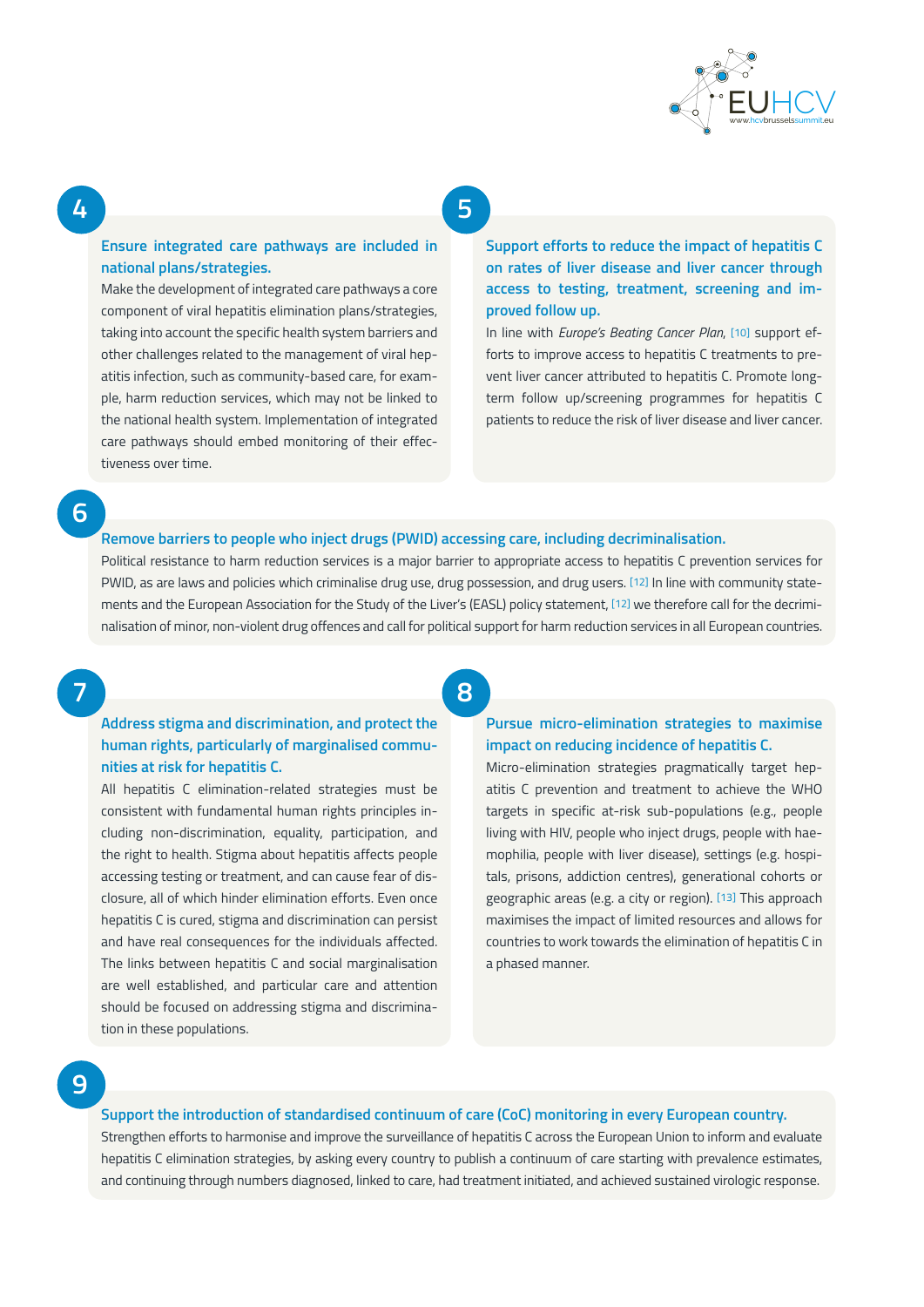# Endorsed by:



# To note

In developing this Call to Action, the following documents were taken into consideration:

- Hatzakis A, Lazarus J, Cholongitas E et al. Securing sustainable funding for viral hepatitis elimination plans. Liver Int 2020 Feb; 40(2): 260-270.
- Safreed-Harmon K, Blach S, Aleman S et al. The consensus hepatitis C cascade of care: standardized reporting to monitor progress toward elimination. Clin Infect Dis 2019; 69(12): 2218–2227. Available at: https://academic.oup. com/cid/article-abstract/69/12/2218/5540024
- Pedrana A, Howell J, Scott N et al. Global hepatitis C elimination: an investment framework. Lancet Gastroenterol Hepatol 2020; 5(10): 927-939. Available at: https://www.sciencedirect.com/science/article/abs/pii/ S2468125320300108
- Cox AL, El-Sayed MH, Kao JH et al. Progress towards elimination goals for viral hepatitis. Nat Rev Gastroen-

terol Hepatol 2020; 17: 533–542. Available at: Progress towards elimination goals for viral hepatitis | Nature Reviews Gastroenterology & Hepatology

- Laury J, Hiebert L, Ward JW. Impact of COVID-19 Response on Hepatitis Prevention Care and Treatment: Results From Global Survey of Providers and Program Managers. Clin Liver Dis 2021; 17(1): 41-46. Available at: Impact of COVID-19 Response on Hepatitis Prevention Care and Treatment: Results From Global Survey of Providers and Program Managers. - Abstract - Europe PMC
- Wingrove C, Ferrier L, James C, Wang S. COMMENT: The impact of COVID-19 on hepatitis elimination. Lancet 2020; 5(9): 792-794. Available at: https://doi.org/10.1016/ S2468-1253(20)30238-7